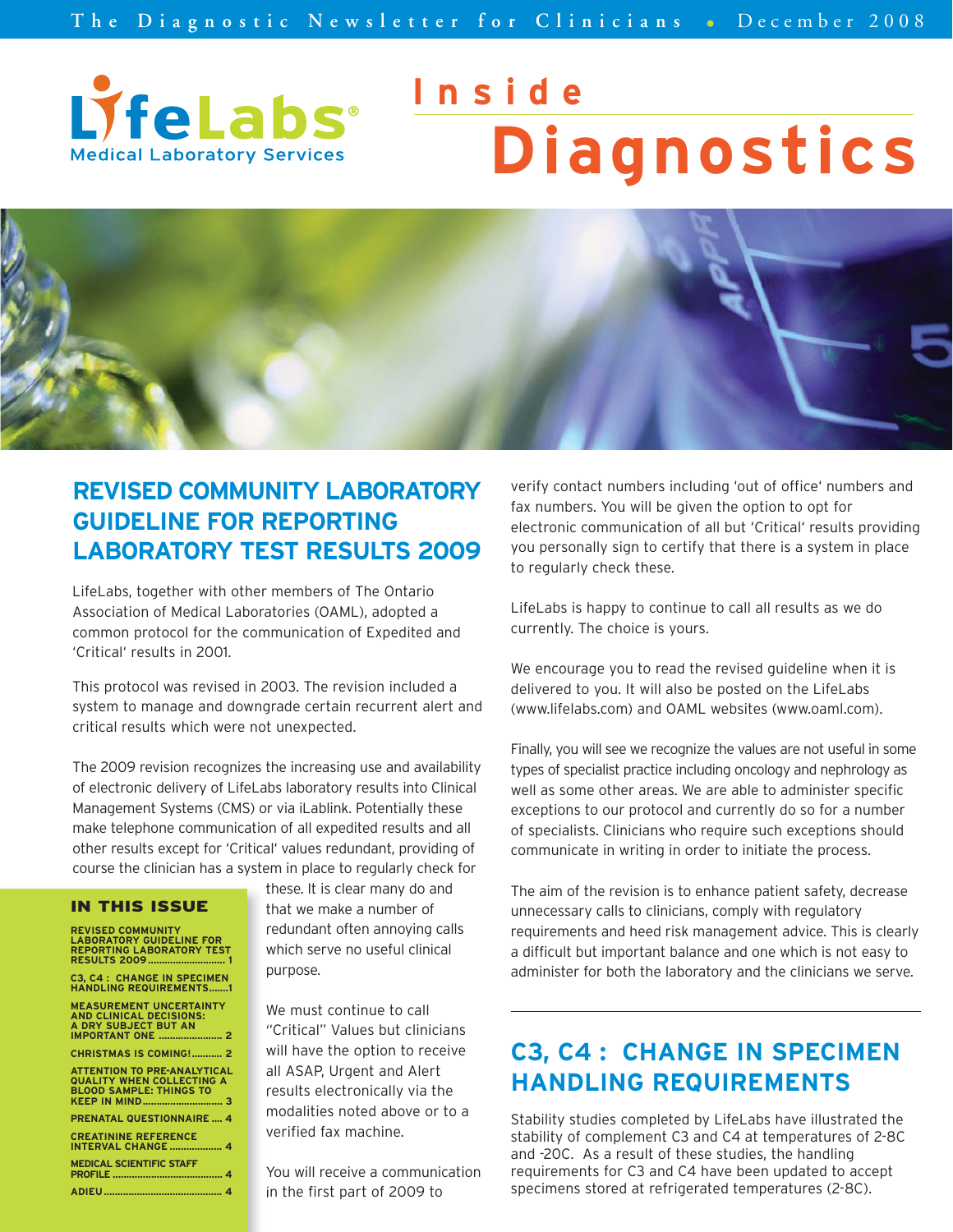## **MEASUREMENT UNCERTAINTY AND CLINICAL DECISIONS: A DRY SUBJECT BUT AN IMPORTANT ONE**

**2**

We are often asked to explain the difference in values obtained from two testing locations or data from two unique testing events.

All laboratory measurements contain a degree of uncertainty due to imprecision associated with preanalytical, analytical or post-analytical variables. Possible sources of uncertainty in analyte measurement are listed in the following table.

#### **Possible Sources of Uncertainty in Diagnostic Measurements**

| <b>Pre-Analytical</b>                                           | Analytical                                  | <b>Post-Analytical</b>                               |
|-----------------------------------------------------------------|---------------------------------------------|------------------------------------------------------|
| Patient pathologies<br>(e.g. jaundice)                          | Calibration<br>traceability                 | Non-standardized<br>units                            |
| Patient preparation<br>or state (e.g. diet,<br>fasting, stress) | Calibration<br>preparation                  | Inappropriate<br>significant figures<br>in reporting |
| <b>Medications</b>                                              | Reagent preparation                         |                                                      |
| Therapies (ie radiation,<br>or antibody based<br>therapies)     | Equipment<br>performance                    |                                                      |
| Poor collection<br>technique                                    | Temperature<br>and humidity<br>fluctuations |                                                      |
| Specimen handling<br>and transportation                         | Assay specificity                           |                                                      |
| Specimen storage                                                |                                             |                                                      |
| <b>Biological variation</b>                                     |                                             |                                                      |

Establishing the traceability of an analytical procedure to a reference method and calibration material is receiving increased attention as the desire to adopt uniform clinical decision points for diagnosis and treatment based on analytical results. There are still relatively few analytes that have defined traceability reference methods and calibrators however, so physicians need to be aware of the potential impact of method differences on patient results. From a practical perspective many but not all of the sources of measurement uncertainty can be controlled. It still makes sense to utilize the same laboratory using the same method and equipment platform when assay results for an analyte have to be compared over a period of time. This is true of INR but also of other assays such as creatinine. Standardized calibration of all kits for quanitation of creatinine to the reference method, isotope dilution mass spectrometry (IDMS), is moving closer but has not yet been completed, by some manufacturers and significant differences in values between method may still be observed.

The laboratory defines measurement of uncertainty for each analyte based on observed performance (% CV) of routine quality control (QC) materials of the same matrix and at relevant clinical decision points. The analytical performance goals for each analyte are defined by clinical need and by our regulators. Using a group of basic statistical tools, observed QC performance, identification and control of the

root causes for false positive or negative data, the laboratory can confirm the method is "fit for purpose" and describe the level of confidence one should have in the result reported.

#### **Example: Serum Creatinine**

| Method                                                                    | Jaffe kinetic                                               |  |  |  |  |
|---------------------------------------------------------------------------|-------------------------------------------------------------|--|--|--|--|
| Traceability:                                                             | HPLC certified reference method<br><b>IDMS</b> commutable   |  |  |  |  |
| Calibrator Uncertainty: 0.85%                                             |                                                             |  |  |  |  |
| Biological Variation: 5.3% within subject                                 |                                                             |  |  |  |  |
| <b>Precision Goal</b><br>$\frac{1}{2}$ / 15 umol/L = 4.0%                 | $> 74$ umol/L = 3.0%                                        |  |  |  |  |
| <b>Precision Observed:</b><br>582 umol/L = $1.4\%$<br>58 umol/L = $2.8\%$ |                                                             |  |  |  |  |
| <b>Measurement Uncertainty</b>                                            |                                                             |  |  |  |  |
|                                                                           | 100 umol/L = $\pm$ 2.8 umol/L 500 umol/L = $\pm$ 7.0 umol/L |  |  |  |  |

Here you can see that the actual uncertainty depends on the concentration of the analyte.

Should you have a question related to performance of a method, please do not hesitate to call a member of the Medical Scientific team at LifeLabs. ■

## **CHRISTMAS IS COMING!**

Taking time to provide advice to patients who require regular, elective testing in anticipation of holidays such as Christmas will usually pay off in facilitating ease of management and possibly patient safety.

When possible it is advisable for patients to schedule visits for tests giving sufficient time for delivery of results and communication of any 'Alert' or 'Critical' values prior to the office closing for the holiday.

We serve a very large number of patients for tests such as INR so it is inevitable that some of these, on a daily basis, will generate results which indicate a need for a change in therapy. From experience, communication may be more difficult during the holiday period.

We suggest that patients requiring elective testing be advised to visit our Patient Service Centres no later than Monday, December 22, prior to the Christmas holiday.

Please note that all LifeLabs Patient Service Centres will be closed December 25, 26 and January 1.

We extend best wishes to all for the holiday season.

 $1$ *i*felabs<sup>-</sup>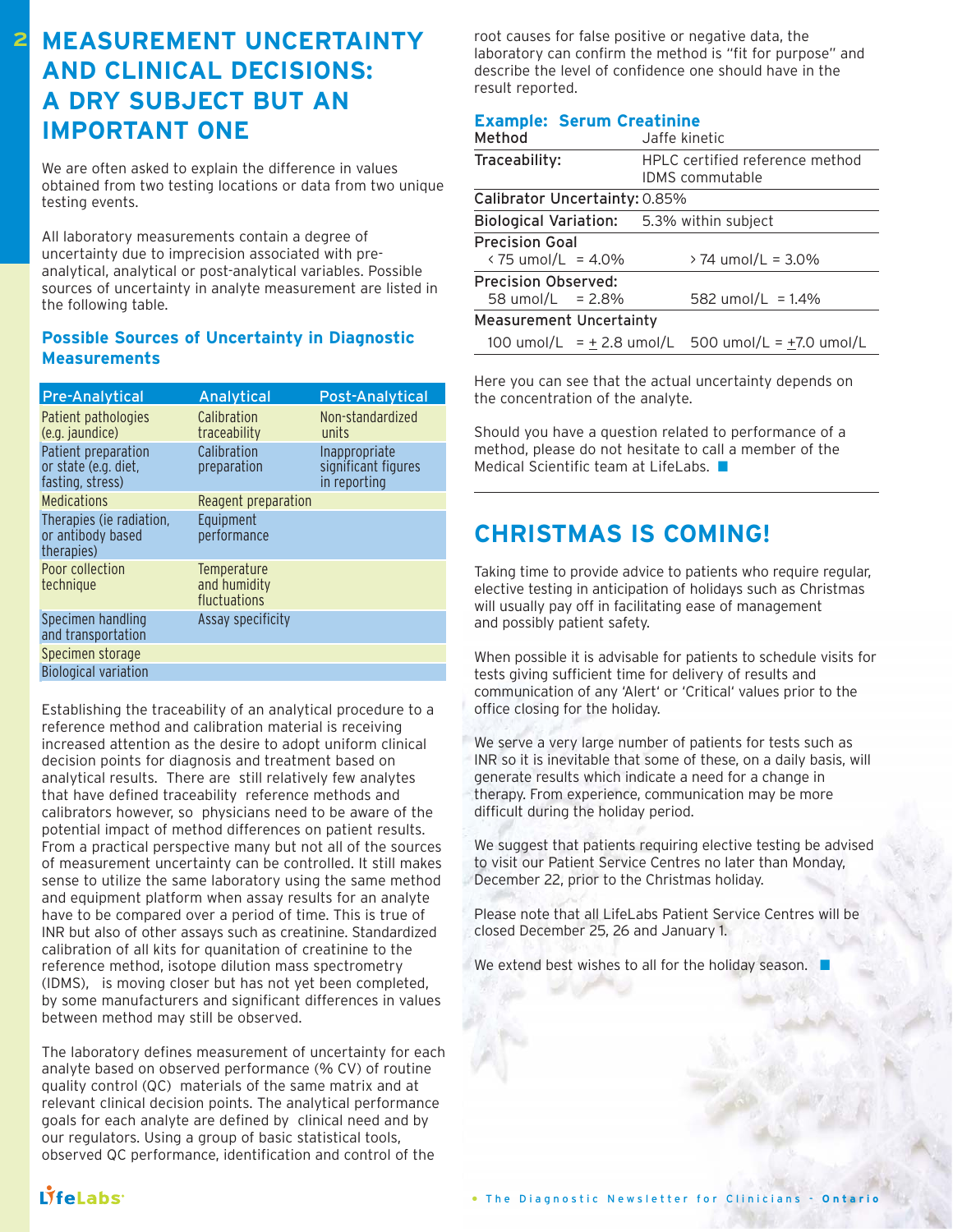## **ATTENTION TO PRE-ANALYTICAL QUALITY WHEN COLLECTING A BLOOD SAMPLE: THINGS TO KEEP IN MIND**

The quality of a lab test result is only as good as the specimen used to generate it. Pre-analytical issues have been established as the primary cause of the majority of analytical and clinically significant "errors". Being aware of and controlling each part of the specimen collection and processing procedure will help to ensure the highest quality of the sample.

In terms of quality improvement this is literally 'going for the low hanging fruit.'

For specific instructions on proper patient preparation and collection of specimens by analyte, please refer to the LifeLabs website (www.lifelabs.com) under "Laboratory Services".

| <b>Step of</b>                                   | <b>Source of Information Potential Issues</b>                                                                                                                              |                                                                                 | <b>Tests Impacted</b>                                                                                                                                                                                                                                                                                             |
|--------------------------------------------------|----------------------------------------------------------------------------------------------------------------------------------------------------------------------------|---------------------------------------------------------------------------------|-------------------------------------------------------------------------------------------------------------------------------------------------------------------------------------------------------------------------------------------------------------------------------------------------------------------|
| <b>Procedure</b>                                 | for Proper Procedure                                                                                                                                                       |                                                                                 |                                                                                                                                                                                                                                                                                                                   |
| <b>Patient</b><br>Preparation                    | LifeLabs website, under<br>'Laboratory Services"                                                                                                                           | Not fasting                                                                     | Glucose and lipids increased in non-fasting state.<br>Presence of lipemia in sample renders the sample unacceptable for analysis for<br>some tests (e.g. ALT, Uric acid, Albumin).                                                                                                                                |
| Patient<br>Preparation                           | LifeLabs website, under<br>'Laboratory Services"                                                                                                                           | Posture                                                                         | Plasma volume is affected by patient posture during collection. Significant decrease<br>in proteins and protein-bound substances in recumbent posture compared to erect<br>posture.<br>Secretion of hormones such as catecholamines, aldosterone, renin and antidiuretic<br>hormone affected directly by posture. |
| <b>Time of</b><br><b>Collection</b>              | LifeLabs website, under<br>"Laboratory Services"                                                                                                                           | Diurnal variation                                                               | Many hormones, including corticotropin, cortisol, TSH, renin, aldosterone and<br>growth hormone, exhibit diurnal variation.                                                                                                                                                                                       |
| <b>Type of tube</b><br>used to collect           | LifeLabs website, under<br>"Laboratory Services" and<br>Client Specimen requirement<br>Chart (QRA; 14 December 2007)                                                       | Sample collected in<br>wrong type of vacutainer<br>tube                         | Calcium significantly decreased by EDTA.<br>PTH significantly increased in EDTA tubes.                                                                                                                                                                                                                            |
| <b>Order of draw</b>                             | Client Guide: Order of Draw<br>and Fill Line Level Chart (QRA;<br>January 2008)                                                                                            | Carry over contamination<br>of anticoagulant between<br>vacutainer types        | Potassium artificially increased and calcium artificially decreased in a sample<br>collected in an SST tube following Potassium EDTA (lavender) tube.                                                                                                                                                             |
| Phlebotomy                                       | CLSI document H3-A6 Vol. 27,<br>No. 26                                                                                                                                     | Prolonged use of<br>tourniquet                                                  | Artifactual hemo-concentration, leads to increased proteins and protein-bound<br>substances.                                                                                                                                                                                                                      |
| Phlebotomy                                       | CLSI document H3-A6 Vol. 27,<br>No. 26                                                                                                                                     | Fist clenching                                                                  | Potassium significantly increased.                                                                                                                                                                                                                                                                                |
| Phlebotomy                                       | Client Guide: Order of Draw<br>and Fill Line Level Chart (QRA;<br>January 2008) and Inside<br>Diagnostics (Summer 2008)                                                    | Underfilled tube                                                                | · Falsely prolonged coagulation results.<br>· Falsely low WBC, high MCV and hematocrit, and morphologic changes to white and<br>red blood cells.<br>May not have enough blood to isolate bacteria for blood cultures.                                                                                             |
| Phlebotomy                                       | Client Guide: Order of Draw<br>and Fill Line Level Chart (QRA; tubes after collection<br>January 2008) and Client<br>Specimen Requirement Chart<br>(QRA; 14 December 2007) | Inadequate inversion of                                                         | Plastic vacutainers are coated with "glass particles" to activate clot formation.<br>Gentle inversion (4-6 times as per specific analyte instructions is imperative).<br>Formation of clots in EDTA (lavender) tubes impacting CBC analysis or potassium<br>(SST tube).                                           |
| <b>Clotting</b><br>process                       | Client Specimen Requirement<br>Chart (QRA; 14 December 2007) for clotting                                                                                                  | Inadequate time allowed                                                         | Formation of clots in serum after centrifugation interferes with analytical<br>processing.                                                                                                                                                                                                                        |
| <b>Centrifugation</b>                            | <b>Client Specimen Requirement</b><br>Chart (QRA; 14 December<br>2007)                                                                                                     | Delay in separation of<br>serum/plasma from red<br>blood cells                  | Ammonia levels rise rapidly.<br>Progressive decrease in glucose result.<br>Potassium will significantly increase.<br>· Analytes in high intracellular concentration (e.g., magnesium LDH, AST, ALT, and<br>Ferritin) will increase.                                                                               |
| Labelling<br>of tube                             | Client Guide: Order of Draw<br>and Fill Line Level Chart (QRA;<br>January 2008) and Dear Client of sample<br>Letter (October 2007)                                         | Inadequate information,<br>leading to isidentification                          | · All tests.                                                                                                                                                                                                                                                                                                      |
| <b>Storage of</b><br>sample prior to<br>analysis | LifeLabs website, under<br>"Laboratory Services" and<br>Client Specimen Requirement<br>Chart (QRA; 14 December 2007) maintain stability of                                 | Incorrect storage<br>temperature and/or<br>excessive storage time to<br>analyte | . All tests will be affected if samples are not stored at the right temperature and for<br>the defined stability period.                                                                                                                                                                                          |

#### **REFERENCES:**

1. Clinical and Laboratory Standards Institute Document H3-A6, Volume 27, No. 26. Procedures for the Collection of Diagnostic Blood Specimens by Venipuncture; Approved Standard – Fifth Edition. 2. Clinical and Laboratory Standards Institute Document H4-A4, Volume 19, No. 16. Procedures and Devices for the Collection of Diagnostic Blood Specimens by Skin Puncture; Approved

Standard – Fourth Edition.